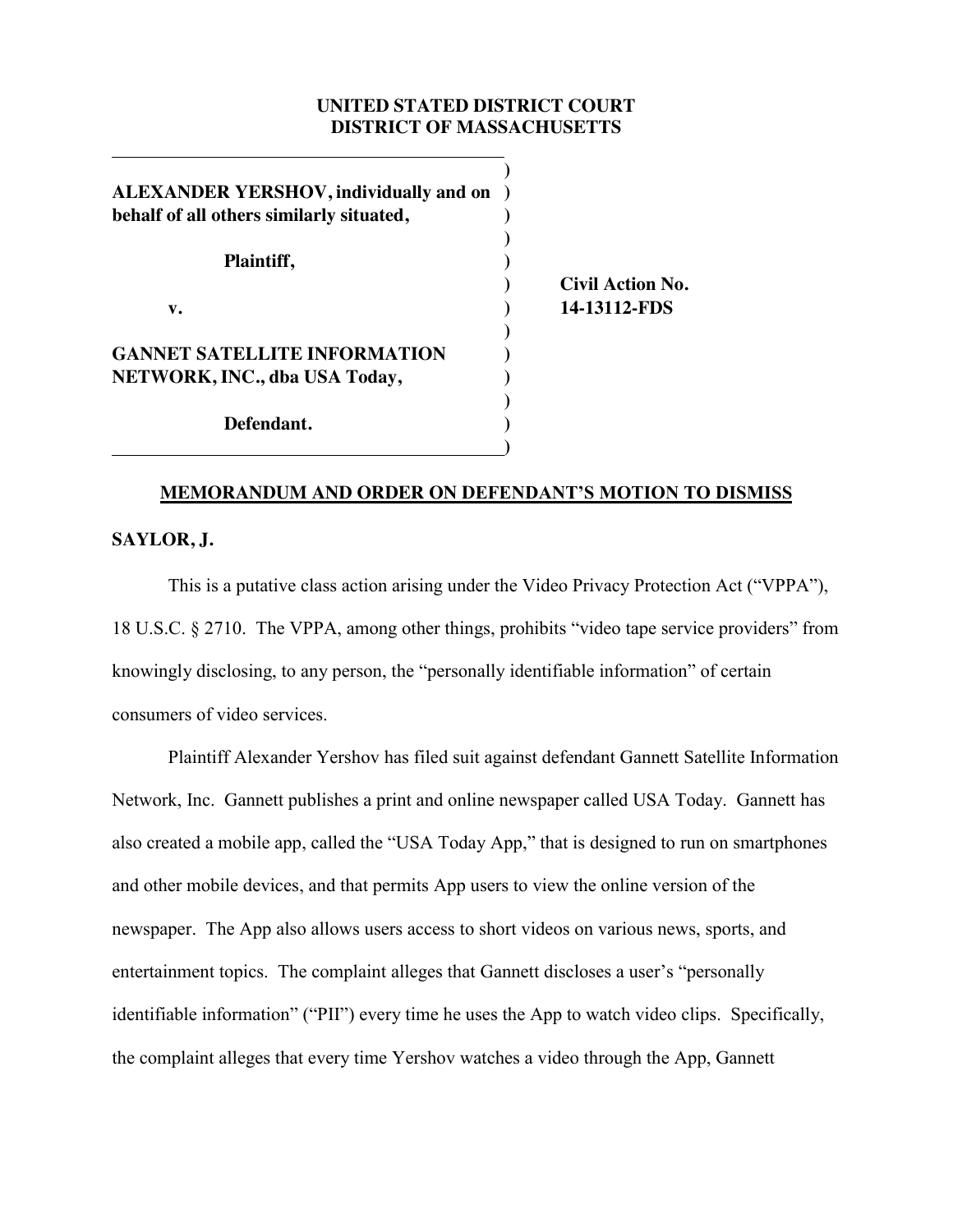provides, among other things, the unique identification number of his smartphone to Adobe Systems, Inc., a third-party data-analytics company. It alleges that by doing so, Gannett violates Yershov's "statutorily defined rights to privacy" under the VPPA. (Compl. 162).

Gannett has moved to dismiss the complaint for lack of subject-matter jurisdiction pursuant to Fed. R. Civ. P. 12(b)(1). It contends that the complaint alleges a "bare procedural violation" of the VPPA, which is insufficient to establish Article III standing to bring suit. *See Spokeo, Inc. v. Robins, —— U.S. ——, 136 S. Ct. 1540, 1549 (2016). In essence, Gannett* contends that the complaint does not allege a concrete injury in fact.

Accepting the complaint's allegations as true and drawing all reasonable inferences on behalf of Yershov, it appears that he has suffered a concrete, albeit "intangible," injury in fact that is sufficient to establish standing. *See id.* Accordingly, and for the reasons set forth below, Gannett's motion to dismiss will be denied.

### **I. Background**

### **A. Factual Background**

The following facts relevant to standing are stated as alleged in the complaint. The factual background is more completely set forth in the previous orders of the First Circuit and this Court. *See Yershov v. Gannett Satellite Info. Network, Inc.*, 104 F. Supp. 3d 135, 137-38 (D. Mass. 2015), *rev'd* 820 F.3d 482, 484-85 (1st Cir. 2016).

#### **1. The USA Today App**

Gannett is a media company that produces news and entertainment content. (Compl. ¶ 1). It distributes that content to consumers through a variety of media, including its flagship newspaper, *USA Today*. (*Id.*). In addition to the print edition of *USA Today*, Gannett offers

2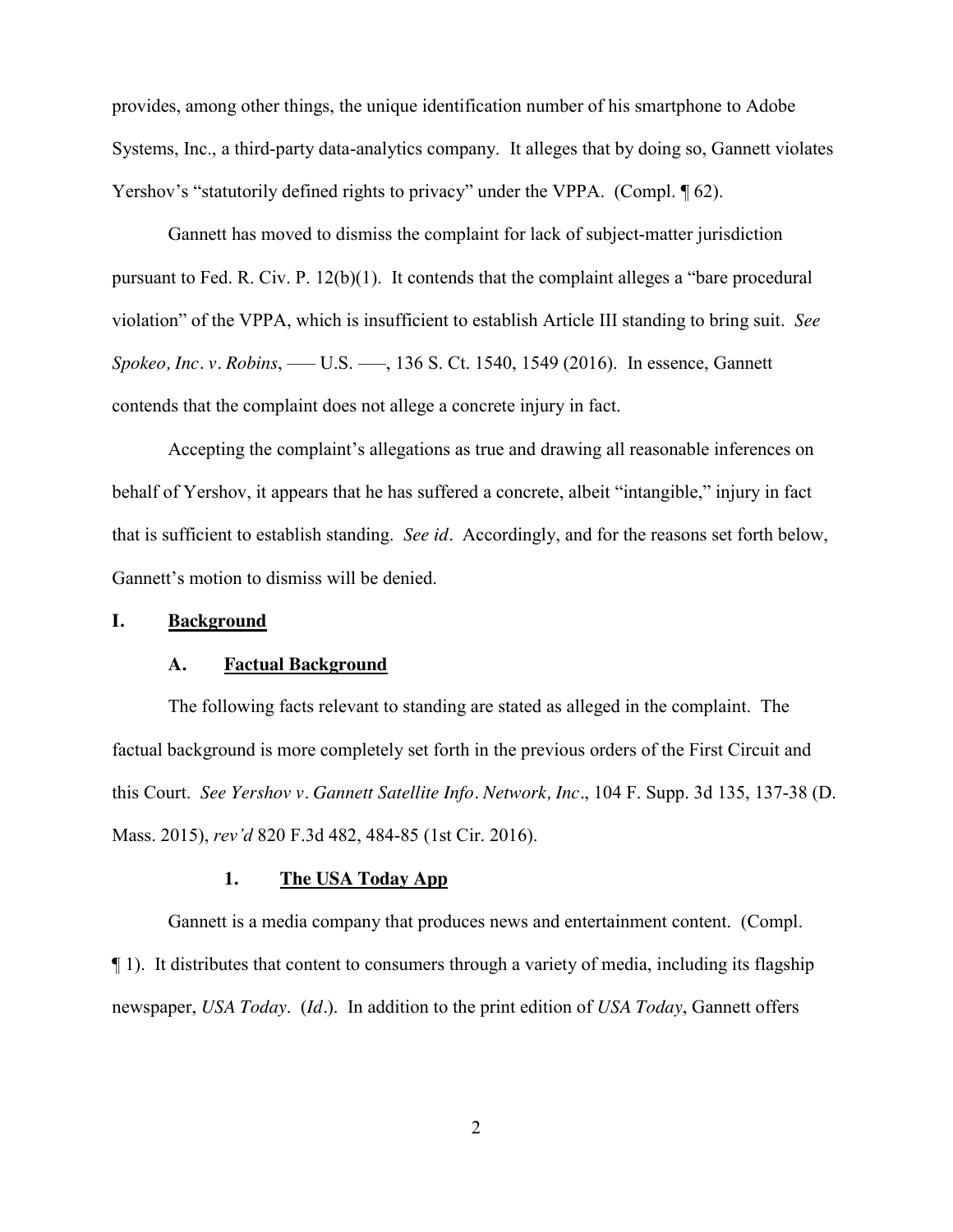content through websites and mobile-software applications. (*Id.*). One of Gannett's mobile applications is the USA Today App. (*Id.* ¶ 2).

The USA Today App is a mobile-software application that allows individuals to access news and entertainment media content. (*Id.* ¶ 9). It is available for installation on Android mobile devices, among others, through the Google Play Store, the online-media platform operated by Google. (*Id.* ¶¶ 9-10). Before a user can use the App for the first time, it requests the user's permission to "push" (that is, display) notifications to his device. (*Id.* ¶ 10). The App does not otherwise seek a user's consent to disclose personal information to third parties for any purpose. (*Id.* ¶ 11). Once installed, the App allows users to view articles and video clips that are organized into sections, such as news and sports. (*Id.* ¶ 12).

The App is free; there is no charge to install it or to view video clips after installation. (*See* Compl. ¶¶ 9-11 (citing *USA Today*, GOOGLE PLAY, https://play.google.com/store/apps/ details?id=com.usatoday.android.news&hl=en (last visited September 1, 2016))). Nor is there a registration requirement (such as a requirement that the user provide a name and e-mail contact). (*See id.*). After responding to the App's request for permission to "push" notifications, the user is not required to provide any other information in order to use the App. (*See id.*).

### **2. Alleged Transmittal of PII from Gannett to Adobe**

The complaint alleges that each time users view video clips on the App, Gannett sends a record of the transaction to Adobe, an unrelated company. (*Id.* ¶ 13). Along with the transaction record, the App sends to Adobe a user's GPS coordinates and the Android device's unique identification number (the "Android ID"). (*Id.*). The Android ID is a "64-bit number (as a hex string) that is randomly generated when the user first sets up the device and should remain constant for the lifetime of the user's device." (*Id.* ¶ 13 n.3). Android IDs are unique to specific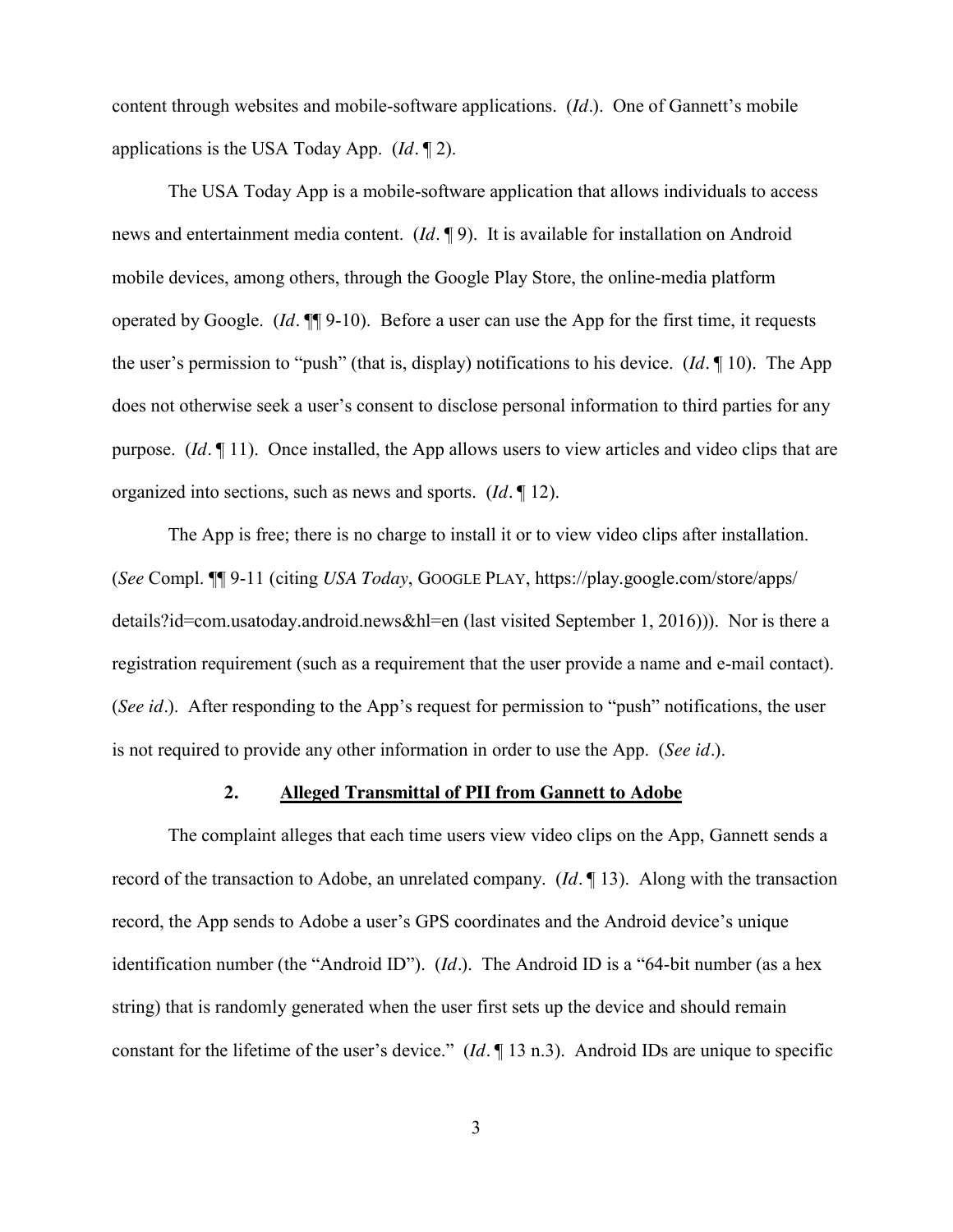devices and users. (*Id.* 16). It is not precisely clear what the "record of the transaction" includes, but it appears from the complaint that it includes an identification of the video watched by the user. (*See id.* ¶¶ 42, 54, 57).

Adobe performs data analytics, which it sells to its own customers. (*Id.* ¶ 13). According to the complaint, Adobe "collects an enormous amount of detailed information about a given consumer's online behavior (as well as unique identifiers associated with a user's devices) from a variety of sources." (*Id.* ¶ 20). "Once Adobe links a device's Android ID with its owner, it can then connect new information retrieved from Android apps—including the USA Today App with existing data in the person's profile (which was previously collected by Adobe from other sources)." (*Id.* ¶ 22). Therefore, when Adobe receives an individual's Android ID and the record of the video transaction from USA Today App, it is able to connect that information with information collected from other sources "to personally identify users and associate their video viewing selections with a personalized profile in its databases." (*Id.* ¶ 29).

According to the complaint, plaintiff Alexander Yershov downloaded and began using the USA Today App on his Android device in late 2013. (*Id.* ¶ 39). He never consented to allowing USA Today to disclose his PII to third parties. (*Id.* ¶¶ 40, 60). However, it alleges that "each time Yershov viewed a video clip using the [App], USA Today disclosed his PII––in the form of the title of the videos he had watched, his unique Android ID, and his GPS coordinates—to third-party analytics company Adobe." (*Id.* 142).<sup>1</sup> "Using this information, Adobe was able to identify Yershov and attribute his video records to an individualized profile of [him] in its databases." (*Id.*).

 $\overline{a}$ 

<sup>&</sup>lt;sup>1</sup> The complaint alleges that "the combination of his device's unique Android ID and the records of videos that [Yershov] viewed . . . constitutes 'personally identifiable information' . . . because it allows Adobe to identify users such as Yershov, and to attribute their video-viewing records to their Adobe-created profiles." (*Id.* ¶ 57).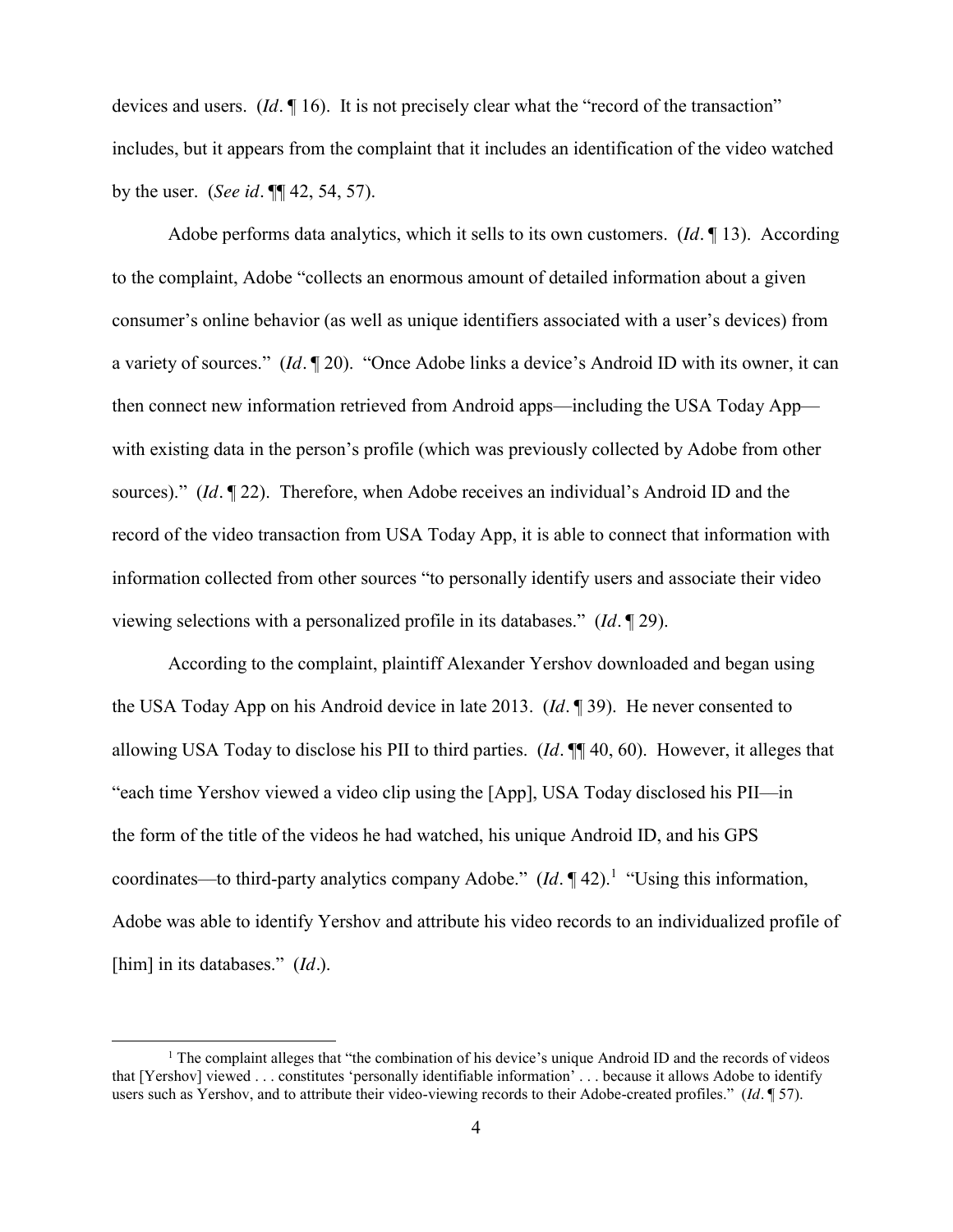The complaint alleges that "[a]s a result of defendant's unlawful disclosures, plaintiff and the class have had their statutorily defined rights to privacy violated." (*Id.* ¶ 62). Yershov "seeks an injunction to prohibit USA Today from releasing his and the class's PII in the future, as well as the maximum statutory and punitive damages available under the VPPA [in] 18 U.S.C § 2710(c))." (*Id.*).

### **B. Statutory Background**

The VPPA, in relevant part, provides as follows: "A video tape service provider who knowingly discloses, to any person, personally identifiable information concerning any consumer of such provider shall be liable to the aggrieved person for the relief provided in [subsection

(c)]." 18 U.S.C.  $\S 2710(b)(1)$ .<sup>2</sup> Subsection (c) of the statute, in relevant part, reads as follows:

- (1) Any person aggrieved by any act of a person in violation of this section may bring a civil action in a United States district court.
- (2) The court may award—
	- (A) actual damages but not less than liquidated damages in an amount of \$2,500;
	- (B) punitive damages;
	- (C) reasonable attorneys' fees and other litigation costs reasonably incurred; and
	- (D) such other preliminary and equitable relief as the court determines to be appropriate.

*Id.* § 2710(c)(1)-(2).<sup>3</sup>

 $\overline{\phantom{a}}$ 

<sup>&</sup>lt;sup>2</sup> The VPPA defines "consumer" as "any renter, purchaser, or subscriber of goods or services from a video tape service provider." *Id.* § 2710(a)(1). It defines "personally identifiable information" to "include[] information which identifies a person as having requested or obtained specific video materials or services from a video tape service provider." *Id.* § 2710(a)(3).

<sup>&</sup>lt;sup>3</sup> The statute, however, provides several exceptions to the disclosure prohibition, including when the consumer has provided written consent, when the party seeking disclosure has obtained a warrant or court order, or when the disclosure is incident to the video tape service provider's ordinary course of business. *Id.* § 2710(b)(2).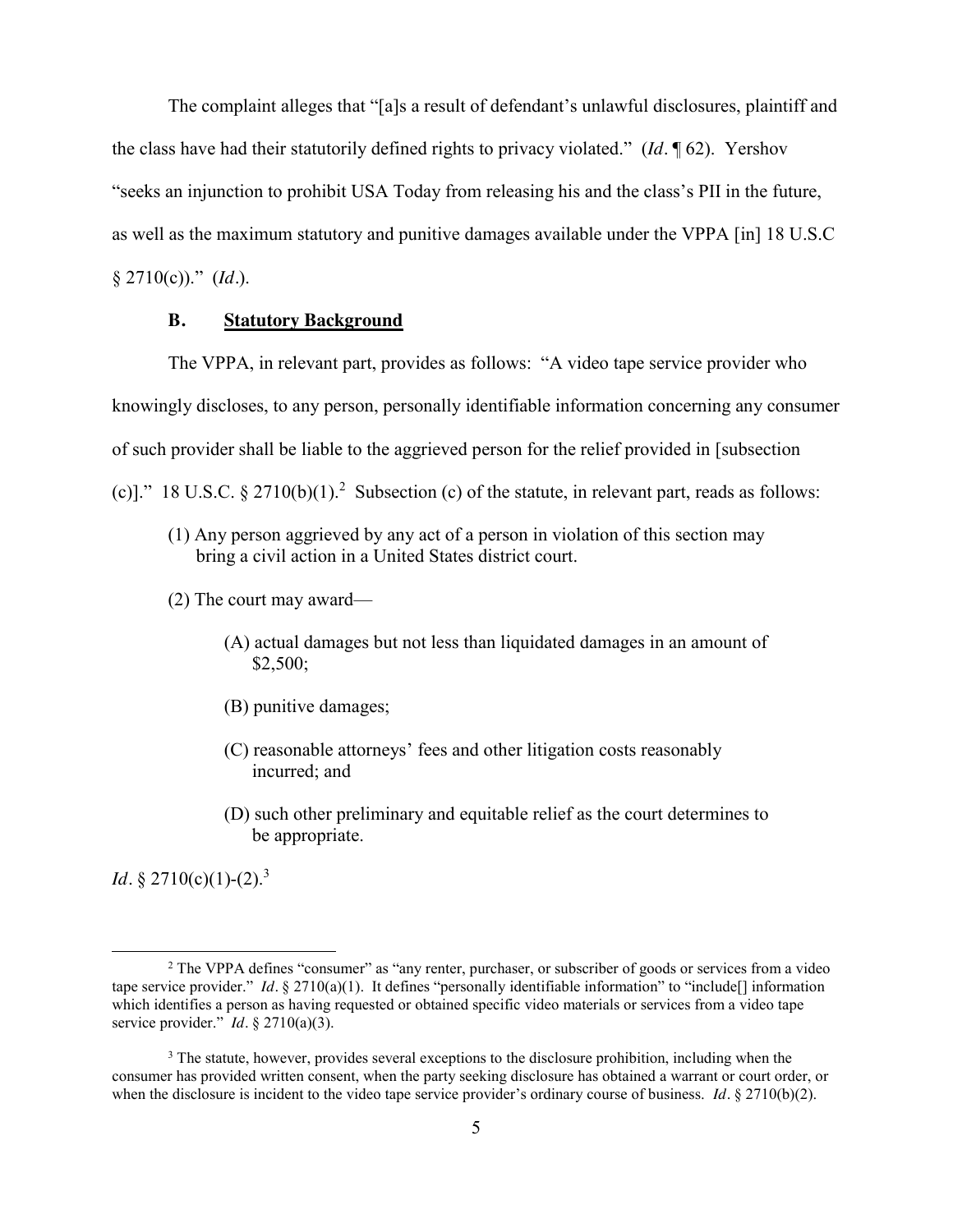Congress enacted the VPPA "in response to a profile of then-Supreme Court nominee Judge Robert H. Bork that was published by a Washington D.C., newspaper during his confirmation hearings." *Yershov*, 820 F.3d at 485 (citing S. Rep. No. 100-599, at 5 (1988), *reprinted in* 1988 U.S.C.C.A.N. 4342-1). The profile contained a list of all films that Judge Bork and his family had rented from a video store. *Id.* Members of Congress "denounced the disclosure as repugnant to the right of privacy," *id.*, and passed the VPPA "[t]o preserve personal privacy with respect to the rental, purchase[,] or delivery of video tapes or similar audio visual materials." S. Rep. No. 100-599, at 1.

### **C. Procedural Background**

Yershov filed a single-count complaint on July 24, 2014, alleging a violation of the VPPA, 18 U.S.C. § 2710. The complaint is a putative class action; the class is defined as "[a]ll persons in the United States who used the USA Today App to watch videos and had their PII transmitted to Adobe." (Compl. ¶ 43).

On September 19, 2014, Gannett moved to dismiss the complaint for failure to state a claim upon which relief can be granted pursuant to Fed. R. Civ. P. 12(b)(6), and for lack of subject-matter jurisdiction pursuant to Fed. R. Civ. P. 12(b)(1). The Court granted Gannett's motion to dismiss for failure to state a claim. The Court concluded that the information Gannett allegedly disclosed to Adobe was PII under the VPPA. *Yershov*, 104 F. Supp. 3d at 142. However, the Court held that Yershov's download and use of the free App were insufficient to make him a "subscriber" under the VPPA. *Id.* at 147-48. The Court granted Gannett's motion without addressing the Rule 12(b)(1) issue. *See id.* at 148 n.18.

On appeal, the First Circuit agreed that the complaint sufficiently alleged that Gannett had disclosed Yershov's PII, as defined by the VPPA. *Yershov*, 820 F.3d at 486. However, the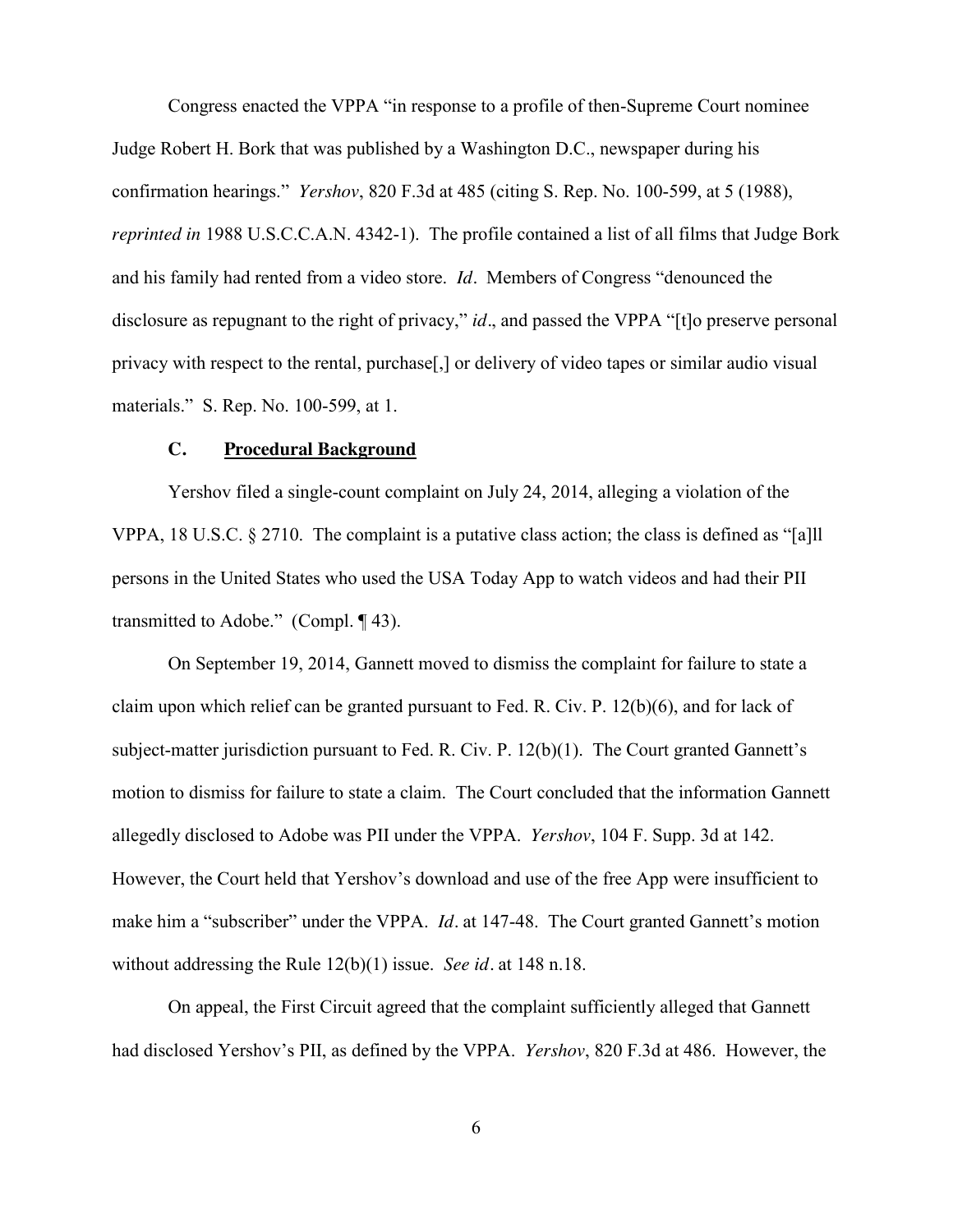panel reversed this Court's decision, concluding that Yershov was a "subscriber" under the VPPA. *Id.* at 487-90. In its decision, the panel did not address whether Yershov had Article III standing, and it remanded to this Court for further proceedings.

On remand, Gannett has again moved to dismiss the complaint for lack of subject-matter jurisdiction. It contends that the complaint fails to allege that Yershov has suffered a concrete injury in fact necessary to establish standing.

### **II. Legal Standard**

On a motion to dismiss, the Court "must assume the truth of all well-plead[ed] facts and give . . . plaintiff the benefit of all reasonable inferences therefrom." *Ruiz v. Bally Total Fitness Holding Corp.*, 496 F.3d 1, 5 (1st Cir. 2007) (citing *Rogan v. Menino*, 175 F.3d 75, 77 (1st Cir. 1999)). To survive a motion to dismiss, the complaint must state a claim that is plausible on its face. *Bell Atl. Corp. v. Twombly*, 550 U.S. 544, 570 (2007). That is, "[f]actual allegations must be enough to raise a right to relief above the speculative level, . . . on the assumption that all the allegations in the complaint are true (even if doubtful in fact)." *Id.* at 555 (citations omitted). "The plausibility standard is not akin to a 'probability requirement,' but it asks for more than a sheer possibility that a defendant has acted unlawfully." *Ashcroft v. Iqbal*, 556 U.S. 662, 678 (2009) (quoting *Twombly*, 550 U.S. at 556). Dismissal is appropriate if the complaint fails to set forth "factual allegations, either direct or inferential, respecting each material element necessary to sustain recovery under some actionable legal theory." *Gagliardi v. Sullivan*, 513 F.3d 301, 305 (1st Cir. 2008) (quoting *Centro Medico del Turabo, Inc. v. Feliciano de Melecio*, 406 F.3d 1, 6 (1st Cir. 2005)).

"Although review of a Rule  $12(b)(6)$  [motion] for failure to state a claim and review to ensure the existence of standing are conceptually distinct, the same basic principles apply in both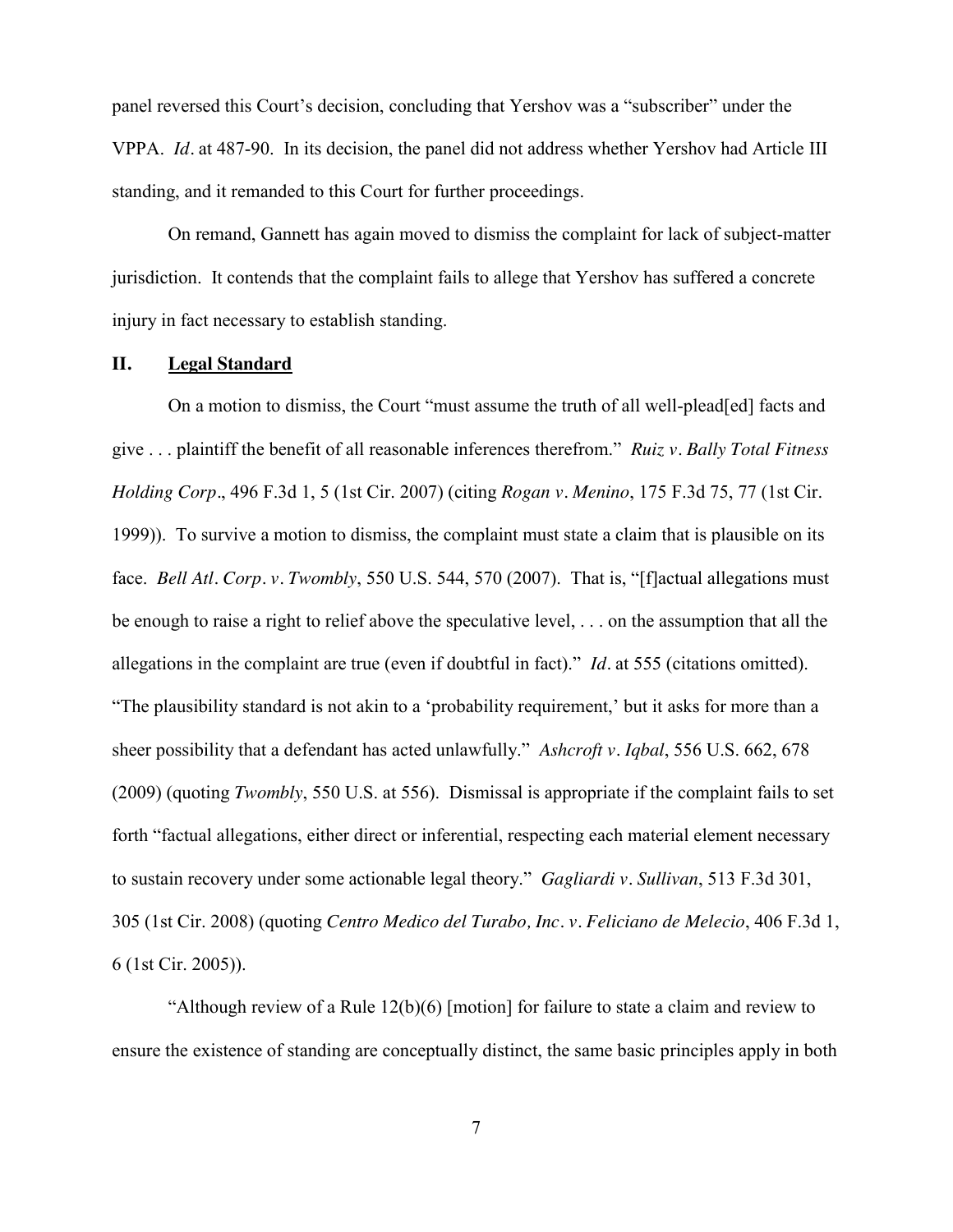situations." *Hochendoner v. Genzyme Corp.*, 823 F.3d 724, 730 (1st Cir. 2016). A court "must take the complaint's well-pleaded facts as true and indulge all reasonable inferences in the pleader's favor." *Id.* Moreover, "[j]ust as the plaintiff bears the burden of plausibly alleging a viable cause of action, so too the plaintiff bears the burden of pleading facts necessary to demonstrate standing." *Id.* (citations omitted). The plausibility standard that is applied to motions to dismiss under Rule 12(b)(6) also applies to motions to dismiss for lack of standing under Rule 12(b)(1). *See id.* at 731 ("[A]t the pleading stage, the plaintiff bears the burden of establishing sufficient factual matter to plausibly demonstrate his standing to bring the action . . . [and] [n]either conclusory assertions nor unfounded speculation can supply the necessary heft.").

### **III. Analysis**

The Constitution "endows the federal courts with 'the judicial Power of the United States.'" *Spokeo*, 136 S. Ct. at 1547 (quoting U.S. Const. art. III, § 1). That power extends only to "Cases" and "Controversies," U.S. Const. art. III, § 2, and "[n]o principle is more fundamental to the judiciary's proper role in our system of government than the constitutional limitation of federal-court jurisdiction to actual cases or controversies." *Raines v. Byrd*, 521 U.S. 811, 818 (1997). "Standing to sue is a doctrine rooted in the traditional understanding of a case or controversy." *Spokeo*, 136 S. Ct. at 1547. The standing doctrine "serves to prevent the judicial process from being used to usurp the powers of the political branches." *Clapper v. Amnesty Int'l USA*, 568 U.S. —–, 133 S. Ct. 1138, 1146 (2013). "If a party lacks standing to bring a matter before the court [at any time during the litigation], the court lacks jurisdiction to decide the merits," and the case must be dismissed. *United States v. AVX Corp.*, 962 F.2d 108, 113 (1st Cir. 1992).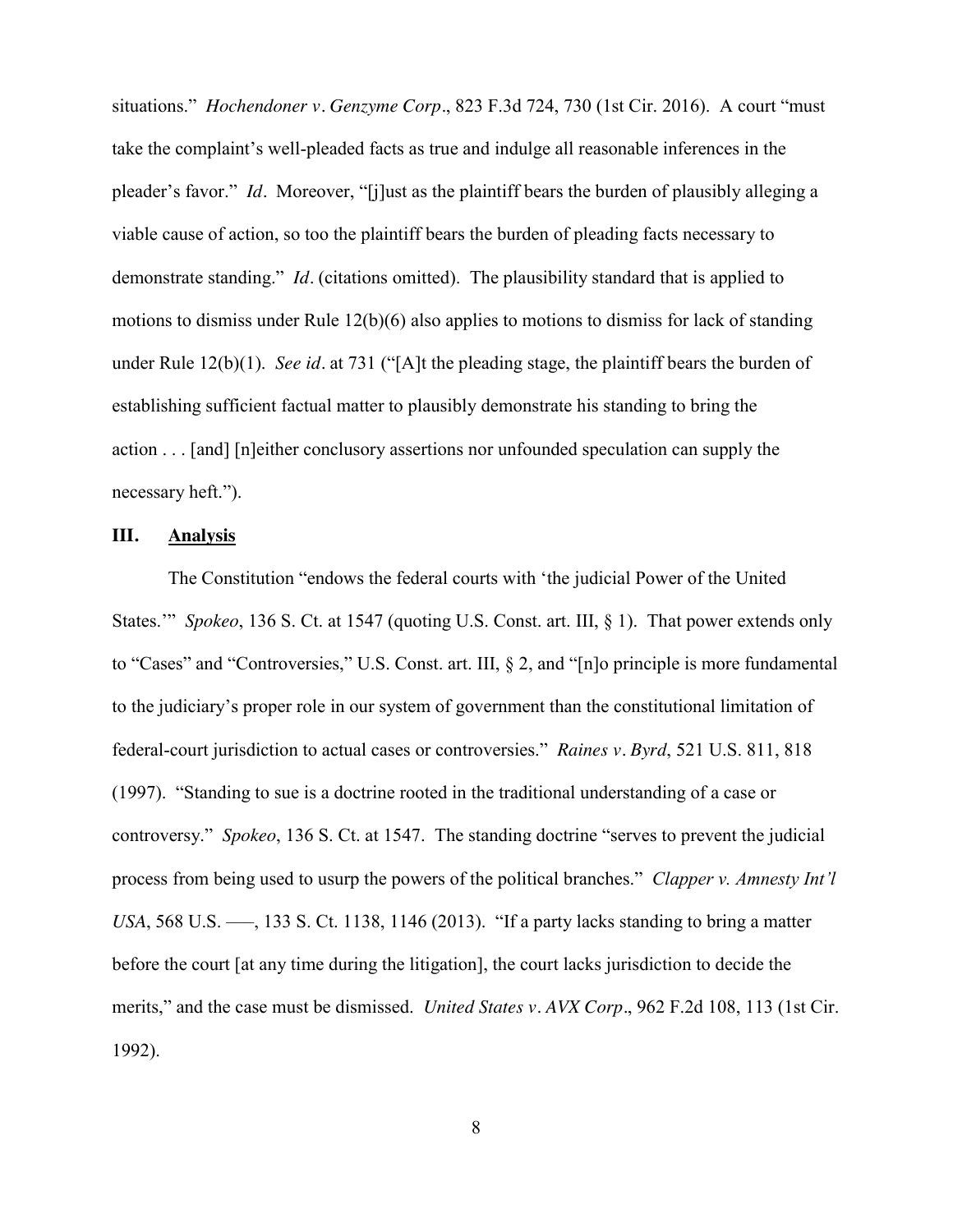To satisfy the "irreducible constitutional minimum" of Article III standing, *Lujan v. Defenders of Wildlife*, 504 U.S. 555, 560 (1992), Yershov as the plaintiff bears the burden of establishing that he has "(1) suffered an injury in fact, (2) that is fairly traceable to the challenged conduct of the defendant, and (3) that is likely to be redressed by a favorable judicial decision." *Spokeo,* 136 S. Ct. at 1547. The injury-in-fact requirement is the only one of the three standing elements contested by Gannett.

The injury-in-fact element of standing is constitutional in nature, and "[i]t is settled that Congress cannot erase Article III's standing requirements by statutorily granting the right to sue to a plaintiff who would not otherwise have standing." *Raines*, 521 U.S. at 820 n.3; *accord Spokeo*, 136 S. Ct. at 1547-48. "To establish injury in fact, a plaintiff must show that he or she suffered 'an invasion of a legally protected interest' that is 'concrete and particularized' and 'actual or imminent, not conjectural or hypothetical.'" *Spokeo*, 136 S. Ct. at 1548 (quoting *Lujan*, 504 U.S. at 560).

Gannett raises two principal arguments in its motion to dismiss. First, it contends that the complaint fails to allege a "concrete" injury in fact because it relies on a bare procedural violation of the VPPA. Furthermore, it contends that even if the complaint alleges an injury that is concrete, Yershov's standing depends on the implausible assumption that Adobe has a "profile" on him.

#### **A. Concrete Injury in Fact**

Gannett contends that the complaint fails to allege a concrete injury in fact. According to Gannett, the complaint alleges a bare procedural violation of the VPPA, and it fails to connect such a violation to a concrete injury actually suffered by Yershov.

9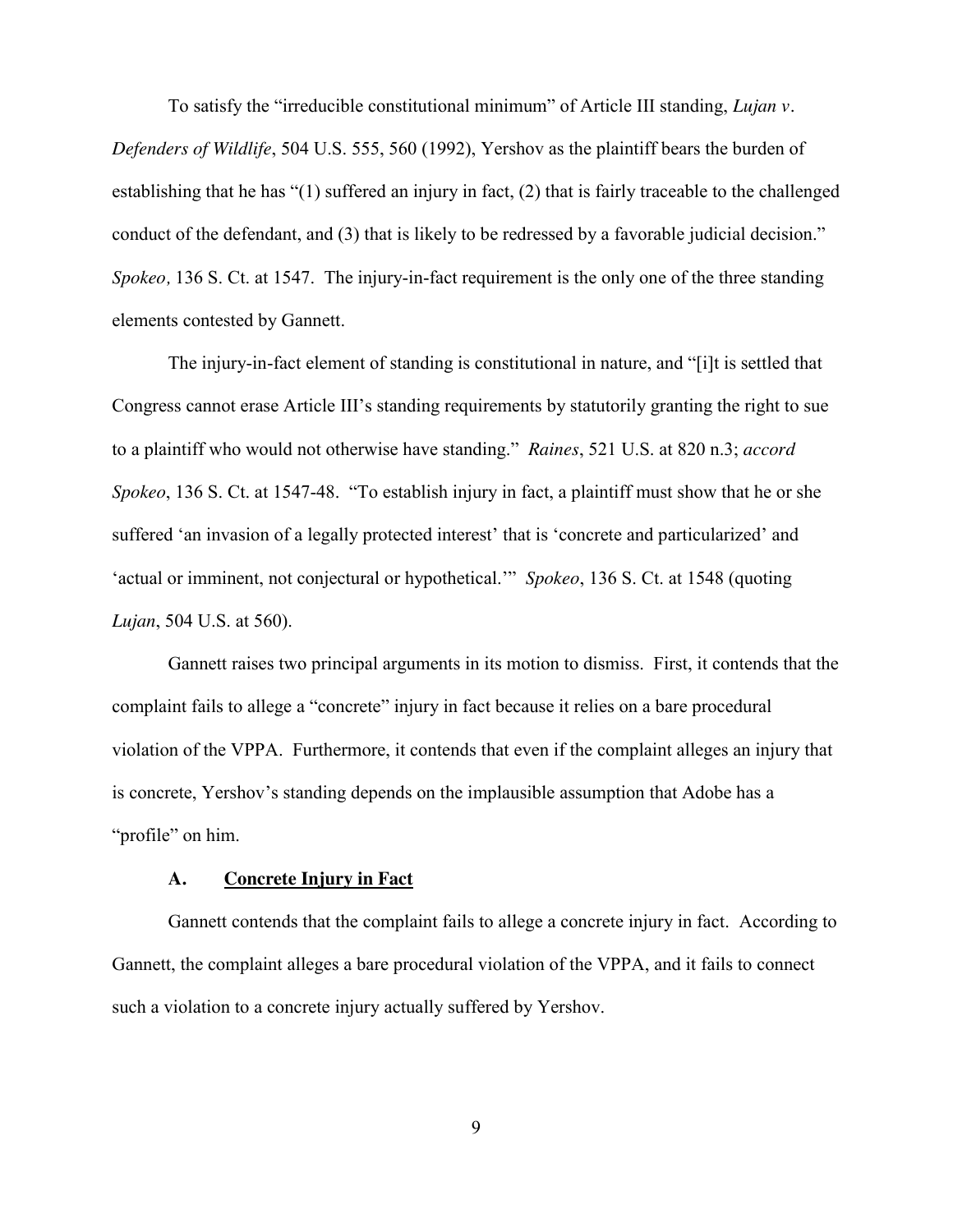In *Spokeo*, the plaintiff alleged that Spokeo.com, a "people search engine," had violated the Fair Credit Reporting Act ("FCRA") by disseminating inaccurate information about his financial and educational status, among other personal details. *Id.* at 1545-46. The District Court dismissed the complaint for lack of standing. *Id.* On appeal, the Ninth Circuit reversed, holding that the plaintiff's alleged violations of his statutory rights were sufficiently particularized to satisfy the injury-in-fact requirement of Article III. *Id.* The Supreme Court then vacated that decision, holding that the Ninth Circuit's analysis "overlooked" the requirement that an injury must be *both* concrete and particularized. *Id.* at 1545.

The *Spokeo* Court began by emphasizing that an injury in fact must be both concrete and particularized, and that the two inquiries are distinct. *Id.* at 1548 ("We have made it clear time and time again that an injury in fact must be both concrete *and* particularized."). "For an injury to be 'particularized,' it 'must affect the plaintiff in a personal and individual way.'" *Id.* (quoting *Lujan*, 504 U.S. at 560 n.1). However, while particularization is necessary to establish an injury in fact, it is not sufficient; an injury must also be concrete. *Id.* To be concrete, an injury "must be '*de facto*'; that is, it must actually exist." *Id.* (citations omitted). In other words, a concrete injury is one that is "'real' and not 'abstract.'" *Id.* "'Concrete' is not, however, necessarily synonymous with 'tangible.'" *Id.* at 1549. The Court explained that, "[a]lthough tangible injuries are perhaps easier to recognize, we have confirmed in many of our previous cases that intangible injuries can nevertheless be concrete." *Id.* (citing cases involving free speech and free exercise challenges under the First Amendment).

The *Spokeo* Court provided lower courts with two important considerations when evaluating whether an intangible harm constitutes a concrete injury in fact: "history and the judgment of Congress." *Id.* Concerning the "history" consideration, the Court explained: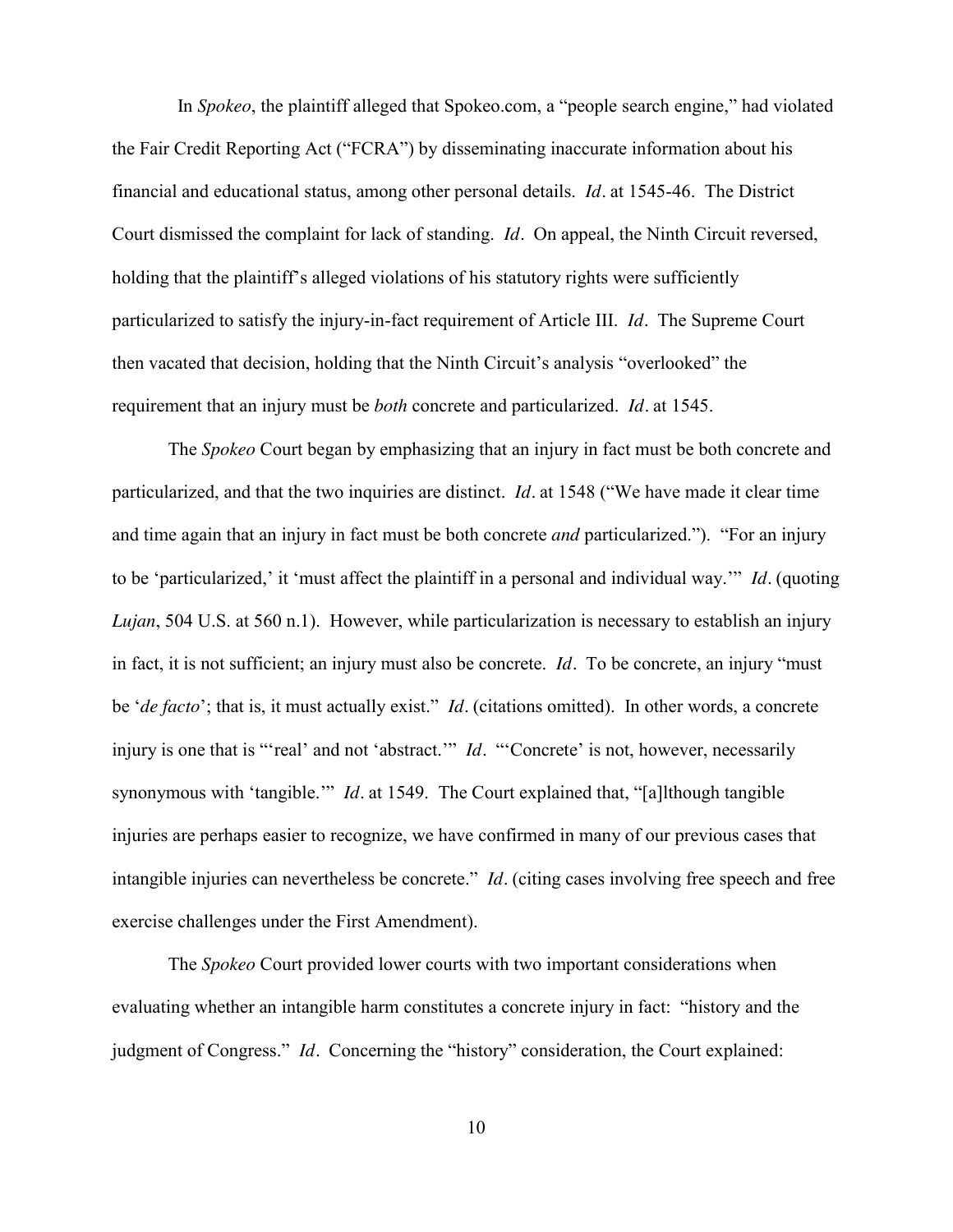Because the doctrine of standing derives from the case-or-controversy requirement, and because that requirement in turn is grounded in historical practice, it is instructive to consider whether an alleged intangible harm has a close relationship to a harm that has traditionally been regarded as providing a basis for a lawsuit in English or American courts.

### *Id.* As to the "judgment of Congress" consideration, the Court explained:

In addition, because Congress is well positioned to identify intangible harms that meet minimum Article III requirements, its judgment is also instructive and important. Thus, we said in *Lujan* that Congress may "elevat[e] to the status of legally cognizable injuries concrete, *de facto* injuries that were previously inadequate in law." 504 U.S. at 578. Similarly, Justice Kennedy's concurrence in that case explained that "Congress has the power to define injuries and articulate chains of causation that will give rise to a case or controversy where none existed before." *Id.* at 580 (opinion concurring in part and concurring in judgment).

*Id.*

Although the Court noted that the judgment of Congress was important, it nevertheless cautioned that "Congress's role in identifying and elevating intangible harms does not mean that a plaintiff automatically satisfies the injury-in-fact requirement whenever a statute grants a person a statutory right and purports to authorize that person to sue to vindicate that right." *Id.* It explained that "Article III standing requires a concrete injury even in the context of a statutory violation," and "[f]or that reason, [plaintiff] could not, for example, allege *a bare procedural violation*, divorced from any concrete harm, and satisfy the injury-in-fact requirement of Article III." *Id.* (emphasis added); *accord Summers v. Earth Island Inst.*, 555 U.S. 488, 496 (2009) ("[D]eprivation of a procedural right without some concrete interest that is affected by the deprivation . . . is insufficient to create Article III standing."). However, the Court provided somewhat of a caveat to that "bare procedural violation" rule:

This does not mean, however, that the risk of real harm cannot satisfy the requirement of concreteness. *See, e.g.*, *Clapper v. Amnesty Int'l USA*, 133 S. Ct. 1138 (2013). For example, the law has long permitted recovery by certain tort victims even if their harms may be difficult to prove or measure. *See, e.g.*, Restatement (First) of Torts §§ 569 (libel), 570 (slander *per se*) (1938). Just as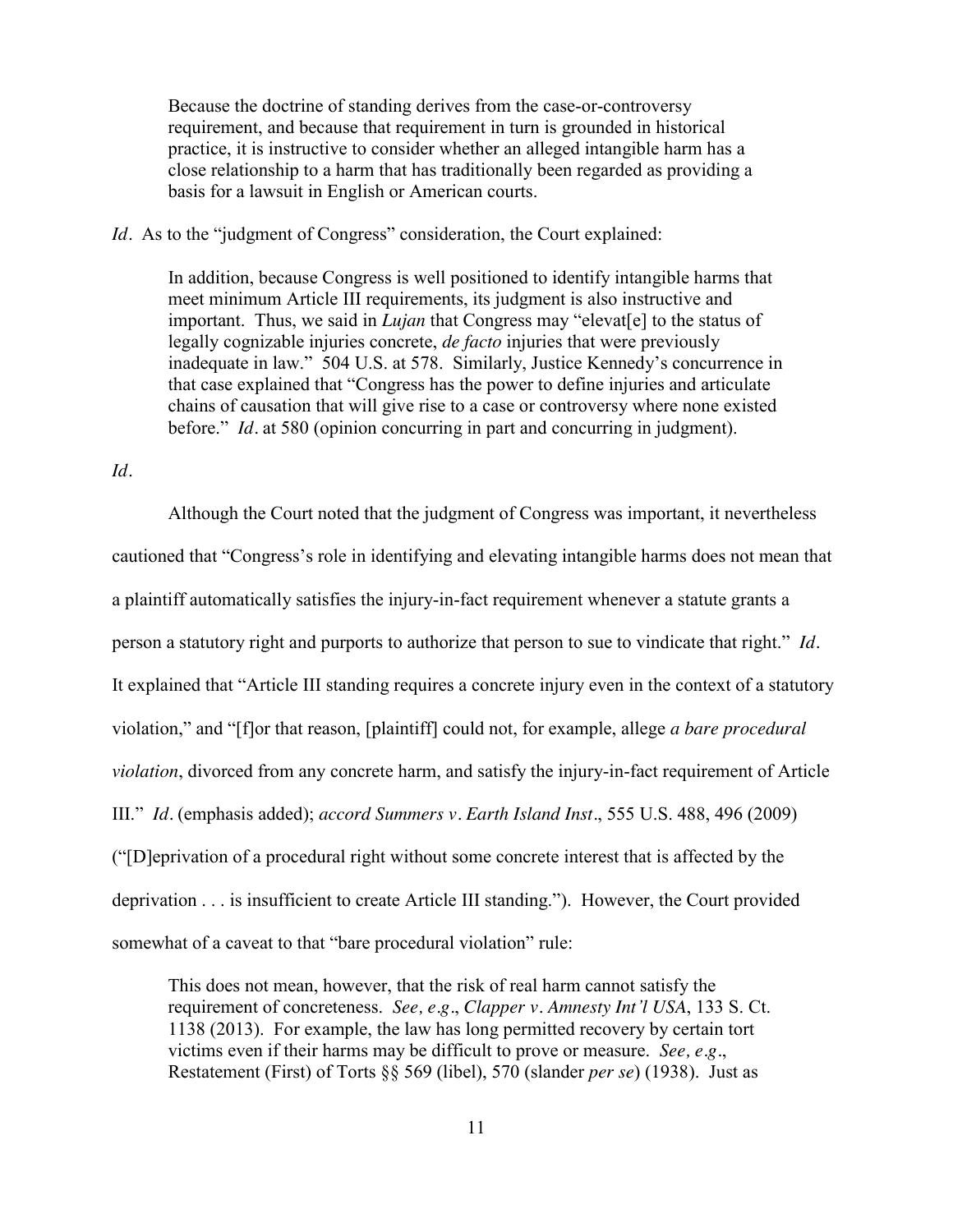the common law permitted suit in such instances, the violation of a procedural right granted by statute can be sufficient in some circumstances to constitute injury in fact. In other words, a plaintiff in such a case need not allege any additional harm beyond the one Congress has identified. *See Federal Election Comm'n v. Akins*, 524 U.S. 11, 20-25 (1998) (confirming that a group of voters' "inability to obtain information" that Congress had decided to make public is a sufficient injury in fact to satisfy Article III); *Public Citizen v. Department of Justice*, 491 U.S. 440, 449 (1989) (holding that two advocacy organizations' failure to obtain information subject to disclosure under the Federal Advisory Committee Act "constitutes a sufficiently distinct injury to provide standing to sue").

### *Spokeo*, 136 S. Ct. at 1549-50.

Applying those rules to the plaintiff's FCRA claim in *Spokeo*, the Court observed that "[o]n the one hand, Congress plainly sought to curb the dissemination of false information by adopting procedures designed to decrease that risk," but "[o]n the other hand, [plaintiff] cannot satisfy the demands of Article III by alleging a bare procedural violation." *Id.* at 1550. Before remanding to the Ninth Circuit, the Court provided two examples where "[a] violation of one of the FCRA's procedural requirements may result in no harm." *Id.* First, where "even if a consumer reporting agency fails to provide the required notice to a user of the agency's consumer information, that information regardless may be entirely accurate." *Id.* Second, it noted that "not all inaccuracies cause harm or present any material risk of harm. . . . [For example,  $\lceil i \rceil$  is difficult to imagine how the dissemination of an incorrect zip code, without more, could work any concrete harm." *Id.* 

Here, Gannett contends that the complaint must be dismissed because it fails to allege anything more than a "bare procedural violation" of the VPPA. As an initial matter, however, the only two circuit courts that have addressed the issue of standing under the VPPA––as well as every district court––have reached the opposite conclusion. In each case, consumers alleging that a video tape service provider knowingly disclosed their PII to a third party without their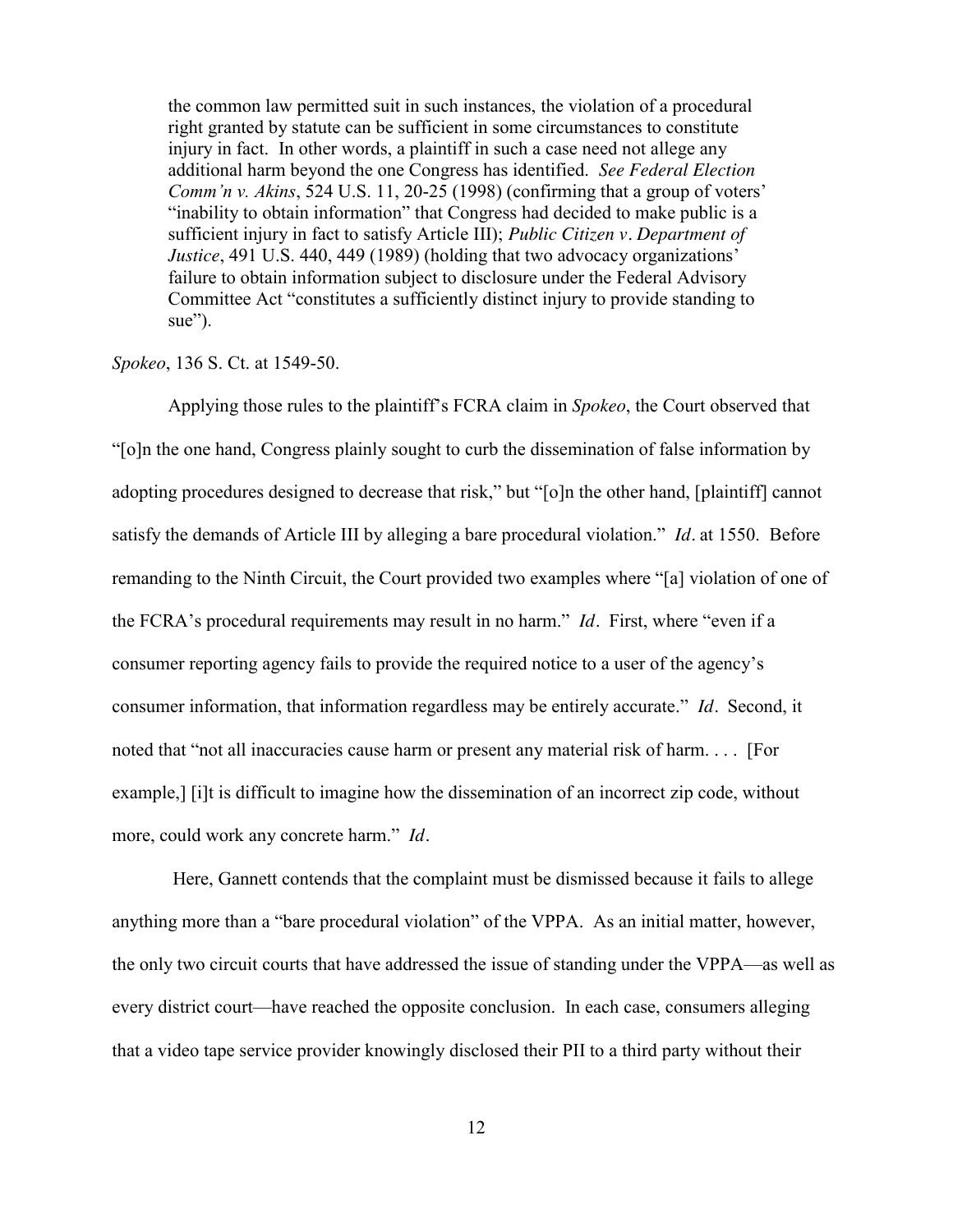consent have satisfied the concreteness requirement for Article III standing. *See In re Nickelodeon Consumer Privacy Litig.*, — F.3d —, 2016 WL 3513782, at \*6-8 (3d Cir. June 27, 2016) (discussing *Spokeo* in context of VPPA claims by class of children against website that disclosed their video-viewing history to Google, and concluding "[w]hile perhaps 'intangible,' the harm is also concrete in the sense that it involves a clear *de facto* injury, *i.e.*, the unlawful disclosure of legally protected information"); *Sterk v. Redbox Automated Retail, LLC*, 770 F.3d 618, 624 (7th Cir. 2014) (stating that "there is no doubt that plaintiffs have alleged a [concrete] invasion of a legally protected interest" because self-service video-rental kiosk disclosed PII to an outside customer-service company) (internal quotation marks omitted); *Austin-Spearman v. AMC Network Entm't LLC*, 98 F. Supp. 3d 662, 666 (S.D.N.Y. 2015) ("Notably, every court to have addressed this question has reached the same conclusion, affirming that the VPPA establishes a privacy right sufficient to confer standing through its deprivation.").<sup>4</sup>

The Court agrees with the analysis of those courts, and therefore concludes that Yershov has alleged a concrete injury in fact. Even before *Spokeo*, it was clear "that Congress cannot erase Article III's standing requirements by statutorily granting the right to sue to a plaintiff who would not otherwise have standing." *Raines*, 521 U.S. at 820 n.3; *accord Spokeo*, 136 S. Ct. at 1547-48. Nonetheless, that does not contradict the well-established principle that "the injury required by Art[icle] III may exist solely by virtue of statutes creating legal rights, the invasion of which creates standing." *Lujan*, 504 U.S. at 578 (internal quotation marks and alterations omitted); *accord Spokeo*, 136 S. Ct. at 1549 ("Thus, we said in *Lujan* that Congress may

l

<sup>4</sup> *See also In re Hulu Privacy Litig.*, 2013 WL 6773794, at \*5 (N.D. Cal. Dec. 20, 2013) (holding that "the VPPA requires only injury in the form of a wrongful disclosure" because "[t]he consumer . . . is 'aggrieved' based solely on the disclosure of [PII] to third parties," which "demonstrates an injury-in-fact for Article III standing purposes"); *Ellis v. Cartoon Network, Inc.*, 2014 WL 5023535, at \*2 (N.D. Ga. Oct. 8, 2014).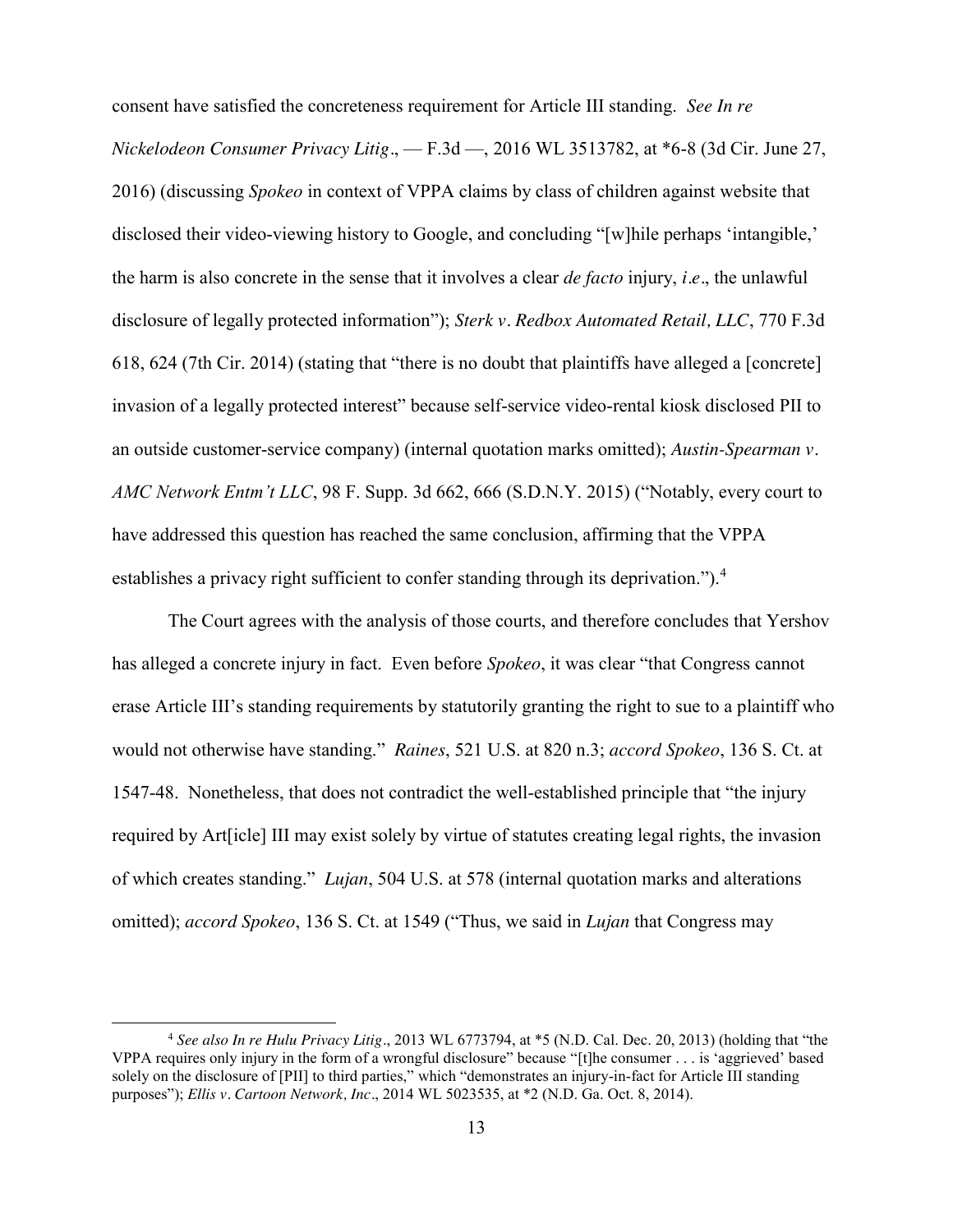'elevat[e] to the status of legally cognizable injuries concrete, *de facto* injuries that were previously inadequate in law.'" (quoting *Lujan*, 504 U.S. at 578)).

Here, the complaint alleges an intangible harm: the invasion of Yershov's privacy interest in his video-viewing history. To determine whether that alleged intangible harm "constitutes [a concrete] injury in fact, both history and the judgment of Congress play important roles." *Spokeo*, 136 S. Ct. at 1549.

Beginning with the latter, Congress, by enacting the VPPA, elevated an otherwise nonactionable invasion of privacy into a concrete, legally cognizable injury. *See id.*; *Lujan*, 504 U.S. at 578. In Congress's "judgment," the VPPA was necessary "'to preserve personal privacy with respect to the rental, purchase[,] or delivery of video tapes or similar audio visual materials.'" *Yershov*, 820 F.3d at 485 (quoting S. Rep. No. 100-599, at 1); *see also In re Nickelodeon*, 2016 WL 3513782, at  $*7$  ("Congress has long provided plaintiffs with the right to seek redress for unauthorized disclosures of information that, in *Congress's judgment*, ought to remain private.") (emphasis added); *Sterk*, 770 F.3d at 623 (noting that Congress may not "lower the threshold for standing below" the constitutional minimum, but that it "does have the power to enact statutes creating legal rights, the invasion of which creates standing, even though no injury would exist without the statute") (internal quotation marks omitted). In other words, and as several courts have concluded, Congress enacted the VPPA to "create<sup>[]</sup> a right to the privacy of one's videowatching history, the deprivation of which—through wrongful disclosure . . . constitutes an injury sufficient to confer Article III standing." *See, e.g.*, *Austin-Spearman*, 98 F. Supp. 3d at 666.

Furthermore, an individual's right to privacy, both as to certain personal information and private locations, has long "been regarded as providing a basis for a lawsuit in English or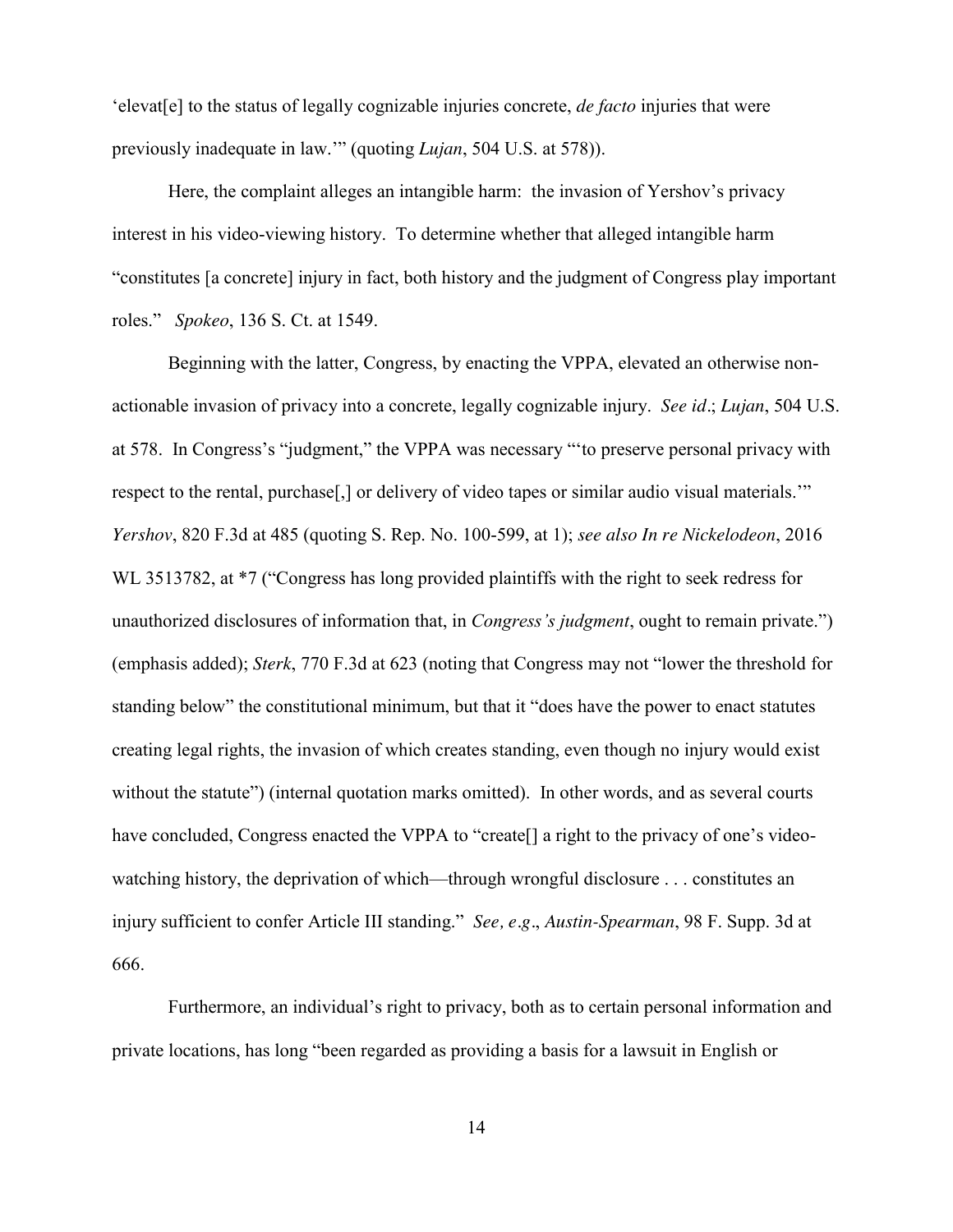American courts." *Spokeo*, 136 S. Ct. at 1549. "Both the common law and the literal understandings of privacy encompass the individual's control of information concerning his or her person." *United States Dep't of Justice v. Reporters Comm. for Freedom of Press*, 489 U.S. 749, 763 (1989); *see Thomas v. FTS USA, LLC*, 2016 WL 3653878, at \*10 (E.D Va. June 30, 2016) (concluding that in the wake of *Spokeo*, plaintiff alleging a FCRA violation had demonstrated concrete injury in fact because statutorily authorized right to privacy in personal information had close ties with privacy rights at common law). Moreover, "the right to privacy in compilations of personal information is particularly powerful because the 'power of compilations to affect personal privacy . . . outstrips the combined power of the bits of information contained within.'" *Thomas*, 2016 WL 3653878, at \*10 (quoting *Reporters Comm.*, 489 U.S. at 765). Thus, "it is well-settled that Congress may create a statutory right to privacy in certain information that strengthens or replaces the common law, and citizens whose statutory right to informational privacy has been invaded [have standing to] bring suit under the statute to vindicate that right." *Id.* (citing as examples the Electronic Communications Privacy Act, the Right to Financial Privacy Act, and the VPPA).

In sum, the VPPA "plainly" provides plaintiffs like Yershov, who allege wrongful disclosure of their PII, with standing and a right to relief. *See, e.g.*, *Austin-Spearman*, 98 F. Supp. 3d at 666; *See also In re Nickelodeon*, 2016 WL 3513782, at \*7 ("None of the[] pronouncements [in *Spokeo*] call[] into question whether [plaintiffs alleging wrongful disclosure under the VPPA] have Article III standing."). The intangible harm allegedly suffered by Yershov from Gannett's alleged disclosure of his PII is a concrete injury in fact.<sup>5</sup>

l

<sup>5</sup> Gannett raises two principal counterarguments, neither of which is persuasive. First, it contends that Yershov has alleged a "bare procedural violation" of the VPPA that is insufficient to confer standing under *Spokeo*. That argument has been raised by defendants in other VPPA cases and consistently rejected by courts. As the Seventh Circuit explained in *Sterk*: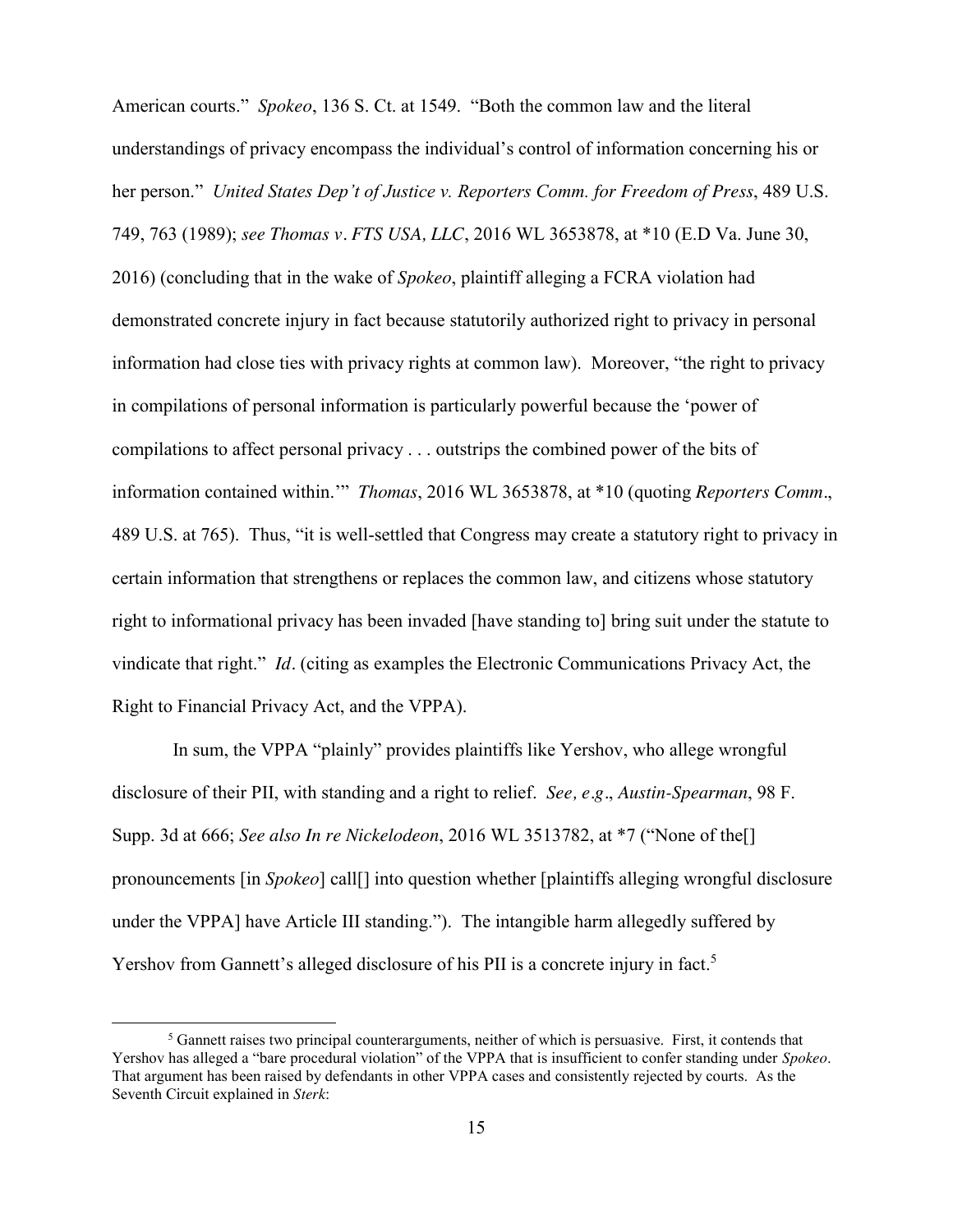## **B. Plausibility of Adobe's "Profile" on Yershov**

Furthermore, even if Yershov's alleged injury is concrete, Gannett contends that he does not have standing because the complaint does not plausibly allege that Adobe has a "profile" on him. It explains,

Yershov lacks standing for the independent reason that he does not allege facts supporting the notion that Adobe had a "profile" on him such that it could use that profile to identify him as having watched specific videos on the [App]. . . . [E]ven if [Yershov did allege a concrete injury], based on his complaint, any such injury (or risk of future injury) *would necessarily depend on Adobe having a detailed profile on him.* . . . [T]he notion that Adobe had a profile on [Yershov] is based on pure speculation of the kind not entitled to any weight.

(Def. Mem. 16) (emphasis added). There are two significant problems with that argument, each

of which has been previously addressed in the earlier orders of the First Circuit and this Court.

First, even if Gannett is correct that Yershov's standing depends on Adobe's having a

profile on him, the First Circuit has already concluded that it was plausible that Adobe had

sufficient information about Yershov—whether it was in a profile or otherwise—from which it

could identify which videos he viewed.

 $\overline{\phantom{a}}$ 

According to the complaint, when Gannett makes such a disclosure to Adobe, it knows that Adobe has the "game program," so to speak, allowing it to link the

<sup>[</sup>Defendant] characterizes plaintiffs' claim as an allegation that [defendant] committed a "mere technical violation" of the statute, which [defendant] argues is insufficient to establish standing. But "technical" violations of the [VPPA] (*i.e.*, impermissible disclosures of one's sensitive, personal information) are *precisely what Congress sought to illegalize by enacting the VPPA*.

<sup>770</sup> F.3d at 623 (emphasis added); *accord Austin-Spearman*, 98 F. Supp. 3d at 667; *see also Thomas*, 2016 WL 3653878, at \*11 (explaining that the informational privacy "rights created by [FCRA] are substantive rights, and the breach of the statute is not a 'bare procedural violation' of a technical requirement"). Gannett's alleged disclosure of information to Adobe is not a mere procedural violation akin to the "dissemination of an incorrect zip code" under FCRA. *See Spokeo*, 136 S. Ct. at 1550. Rather, accepting the complaint's allegations as true, it is the precise type of disclosure for which the VPPA created a substantive right to prevent and remedy.

Second, Gannett contends that the complaint does not allege any "material risk of harm." (Def. Mem. 14- 16) (quoting *Spokeo*, 136 S. Ct. 1550). That argument, however, appears to misconstrue the complaint's allegations. The complaint does not allege that Yershov faces only a *future* risk of harm, such as exposure of his information to hackers. Rather, it alleges that Yershov has *already suffered* an injury defined by the VPPA—the non-consensual disclosure of his PII to Adobe.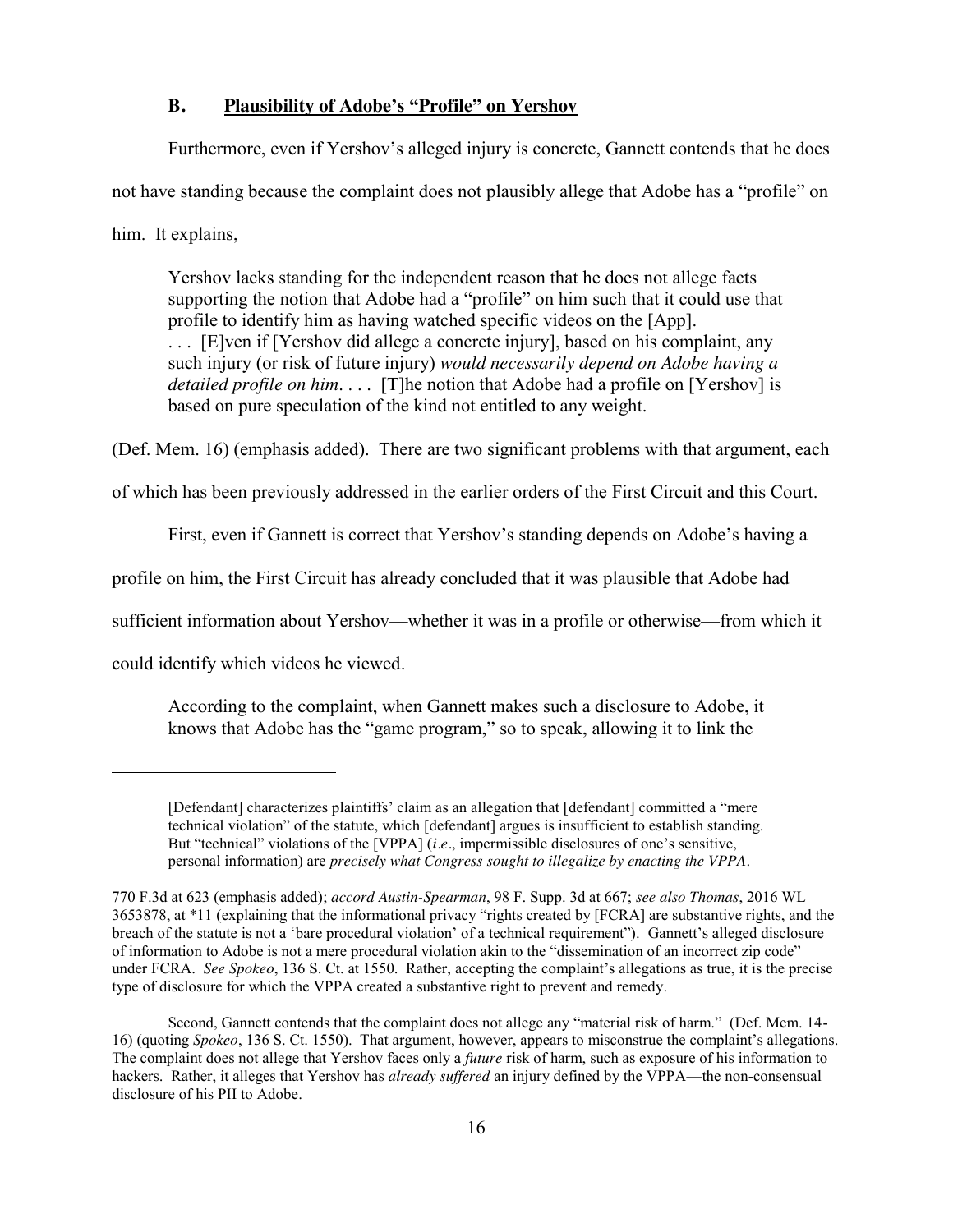GPS address and device identifier information to a certain person by name, address, phone number, and more. While there is certainly a point at which the linkage of information to identify becomes too uncertain, or too dependent on too much yet-to-be-done, or unforeseeable detective work, here the linkage, as *plausibly alleged*, is both firm and readily foreseeable to Gannett. The complaint therefore *adequately alleges* that Gannett disclosed information reasonably and foreseeably likely to reveal which *USA Today* videos Yershov has obtained.

*Yershov*, 820 F.3d at 486 (emphasis added).

The more fundamental flaw in Gannett's argument is its unsupported assumption that Yershov's standing "necessarily depend[s] on Adobe having a detailed profile on [him]." To state a claim under the VPPA, a consumer needs to allege only that a video tape service provider disclosed his personally identifiable information to a third party without his consent. 18 U.S.C. § 2710(b)(1). "'Personally identifiable information' includes information which identifies a person as having requested or obtained specific video materials or services from a video tape service provider." *Id.* § 2710(a)(3). Accordingly, to establish standing, Yershov does not need to plausibly allege that Adobe has a "profile" on him; that word does not even appear in the statute. Rather, he must plausibly allege that Gannett disclosed information to Adobe "which identifies [Yershov] as having requested or obtained specific video materials . . . ." *Id.* Both this Court and the First Circuit have explained that it is at least a plausible allegation that Adobe could identify Yershov by using *only* the information disclosed by Gannett (Android ID, GPS coordinates, video history), perhaps in combination with other easily obtainable, publicly available information. No proprietary "profile" or "game program" is necessary.

As explained by this Court in concluding that the complaint plausibly alleged that Gannett disclosed Yershov's PII:

[I]t is unrealistic to refer to PII as "information which must, without more, itself link an actual person to actual video materials." [That] would appear to preclude a finding that home addresses, social security numbers, and dates of birth are PII. Moreover, drawing a link between the Android ID and a person's name may not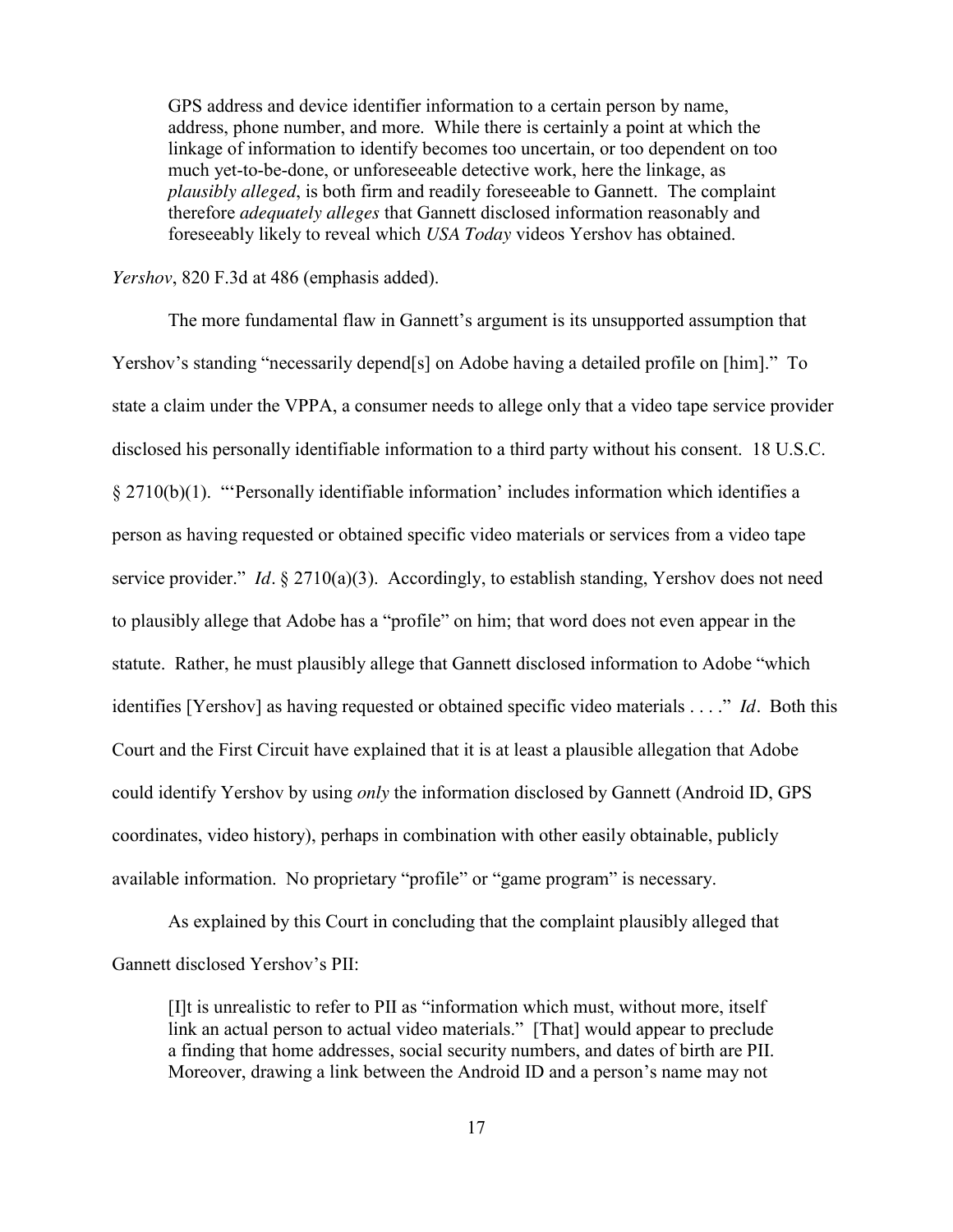be difficult. If, as alleged, Adobe collects information from the USA Today App linking an Android ID and GPS information with a specific video, and collects information from another source (such as GPS information linked to residential addresses, and residential addresses linked to names)—it would be relatively easy for Adobe to link that information to identify a person. It is also possible, of course, that third parties such as Adobe have access to databases that link Android IDs to specific persons.

*Yershov*, 104 F. Supp. 3d at 146. Furthermore, as the First Circuit explained:

Here, the complaint and its reasonable inferences describe what for very many people is a similar type of identification, effectively revealing the name of the video viewer. To use a specific example, imagine Gannett had disclosed that a person viewed 146 videos on a single device at 2 sets of specified GPS coordinates. Given how easy it is to locate a GPS coordinate on a street map, this disclosure would enable most people to identify what are likely the home and work addresses of the viewer (*e.g.*, Judge Bork's home and the federal courthouse).

*Yershov*, 820 F.3d at 486.

Yershov has plausibly alleged that Gannett disclosed information "which identifies [him] has having requested or obtained specific video materials . . . ." 18 U.S.C. § 2710(a)(3). If, as alleged, Gannett disclosed Yershov's videos, GPS coordinates at the times he viewed videos, and Android ID, it is certainly plausible that any person with those three pieces of information, a search engine, and some spare time could identify Yershov. In any event, the First Circuit has already concluded that the "linkage" between Yershov and the information that Gannett disclosed to Adobe "as plausibly alleged, is both firm and readily foreseeable." *Yershov*, 820 F.3d at 486.

#### **IV. Conclusion**

For the foregoing reasons, Gannett's motion to dismiss for lack of subject-matter jurisdiction is DENIED.